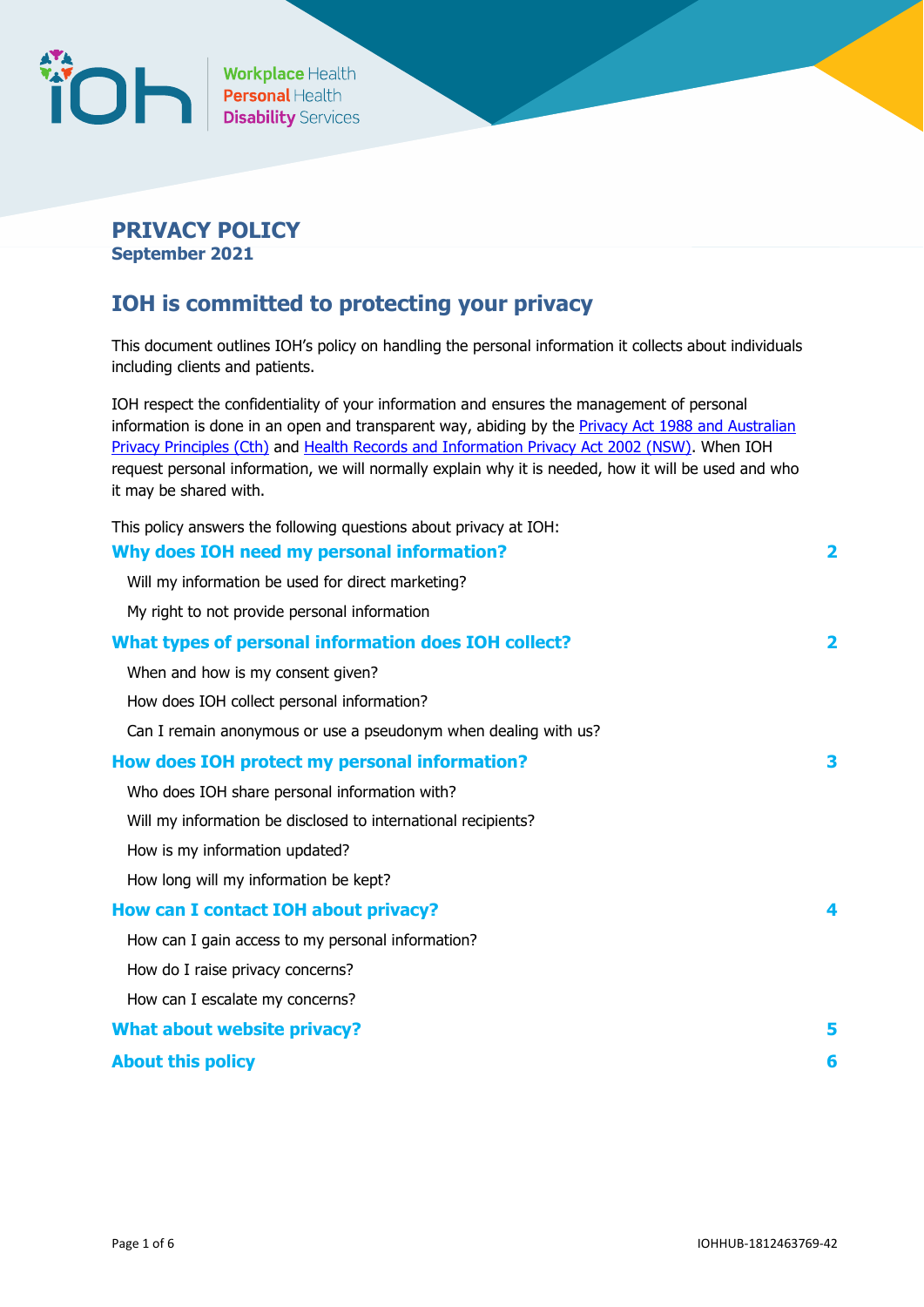# <span id="page-1-0"></span>**Why does IOH need my personal information?**

IOH collects, holds, uses and discloses personal information to provide health and safety services to our clients and to abide by legislated requirements to retain records. If you are acquiring or receiving a service from IOH, IOH will collect and hold your personal information for the purposes of:

- Providing you with the relevant service
- Maintaining a record of the service provided (including medical or case history)
- Communicate with authorised third parties in relation to the service provided to you
- Refer you to additional health services (eg Imagery, Pathology, Specialists)
- Providing information on other services that may benefit you or your company

IOH only retains and uses personal information for its intended and consented purpose. IOH will only disclose personal information to authorised third parties as approved in the personal consent signed when registering for a service.

## <span id="page-1-1"></span>**Will my information be used for direct marketing?**

IOH will only use your information for direct marketing where we have your explicit consent or you have provided us with your details as a contact for your company.

You can opt out of receiving direct marketing information from IOH at any time. IOH newsletters and alerts allow for unsubscribing. Please refer to '[How can I contact IOH about privacy](#page-3-3)?' later in this document if you believe you are receiving unsolicited marketing.

## <span id="page-1-2"></span>**My right to not provide personal information**

You have the right to not provide information; however, IOH may be unable to provide the requested services to you. You must not provide false information.

# <span id="page-1-3"></span>**What types of personal information does IOH collect?**

IOH may ask for a range of personal information to assist us in providing you with relevant health and safety related products and services. The information we may request includes (but is not limited to) name, address, date of birth, contact details (including next of kin), employment details, health information and payment information. Personal Information may include data, documentation, correspondence, photos, videos or audio recordings that help us provide the service, ensure accuracy and manage any potential risks.

IOH may collect sensitive information, which includes health and medical information. When this is required IOH will ask for specific consent outlining the purpose for which this information will be collected, used and disclosed.

# <span id="page-1-4"></span>**When and how is my consent given?**

Written consent will be obtained in most cases to collect, use and disclose health information. Consent may also be verbal and where such consent is obtained it will be recorded.

- This consent is distinct from consent for medical treatment.
- The consent must be adequately informed ie. The patient must be advised of what is intended to be done with the information.
- The consent relates to a particular situation.

The following information must be conveyed:

1. The organisations for which the information is being collected.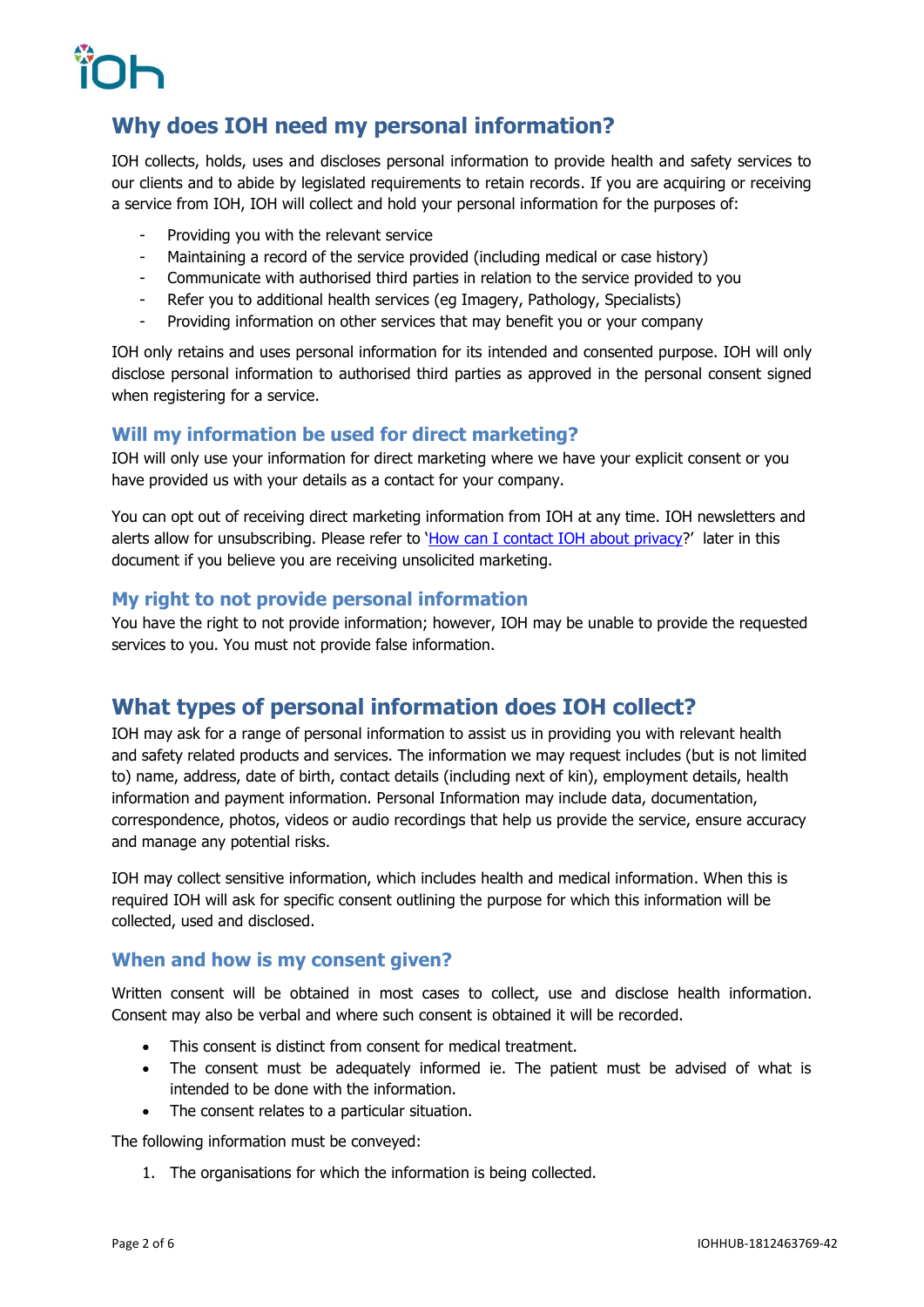- 2. That the individual may obtain access.
- 3. To whom the information is usually disclosed.
- 4. Consequences (if any) if information is not provided, (eg. our inability then to provide proper care to that person).

Consent need not be obtained if:

- Laws require collections eg. public health information
- Serious or imminent threat to life and health.
- Research relating to public health or safety.
- Notification to Medical Defence organisation.

Separate consent will be required:

• If IOH is approached by another for information about an individual. This includes a request for information by a hospital.

# <span id="page-2-0"></span>**How does IOH collect personal information?**

IOH will collect information directly where this is reasonable and practical. We gather this information either through applications or other forms that you complete, or by recording the information you provide during consultations, phone calls, interviews and other forms of communication.

We may also record personal information from third parties, such as your employer, insurer, other health professionals or any other stakeholder involved in your case or service.

## <span id="page-2-1"></span>**Can I remain anonymous or use a pseudonym when dealing with us?**

You have the right to be provided with services anonymously; however, IOH may be limited in what services and information can be provided. Please contact IOH if you have a need to receive services anonymously or under a pseudonym.

# <span id="page-2-2"></span>**How does IOH protect my personal information?**

IOH take steps to store your information securely. We hold your personal information in a combination of secure computer storage facilities, paper-based files and other formats.

IOH take a number of steps to protect personal information from misuse, loss, unauthorised access, modification or improper disclosure. These include department and role based access to information and instructing our staff and associates who handle personal information to respect the confidentiality of customer information and the privacy of individuals.

# <span id="page-2-3"></span>**Who does IOH share personal information with?**

From time to time IOH may share your personal information with other entities depending on the service provided. These entities may include:

- Subcontractors or service providers who are engaged to provide activities that assist in completing your booked service.
- Your employer or prospective employers
- Your employer's or your insurer or an agent for your employer's insurer.
- Medical and allied health providers
- Regulatory bodies

IOH in most instances will have you complete a written consent that outlines to whom and for what reasons your personal information is being disclosed.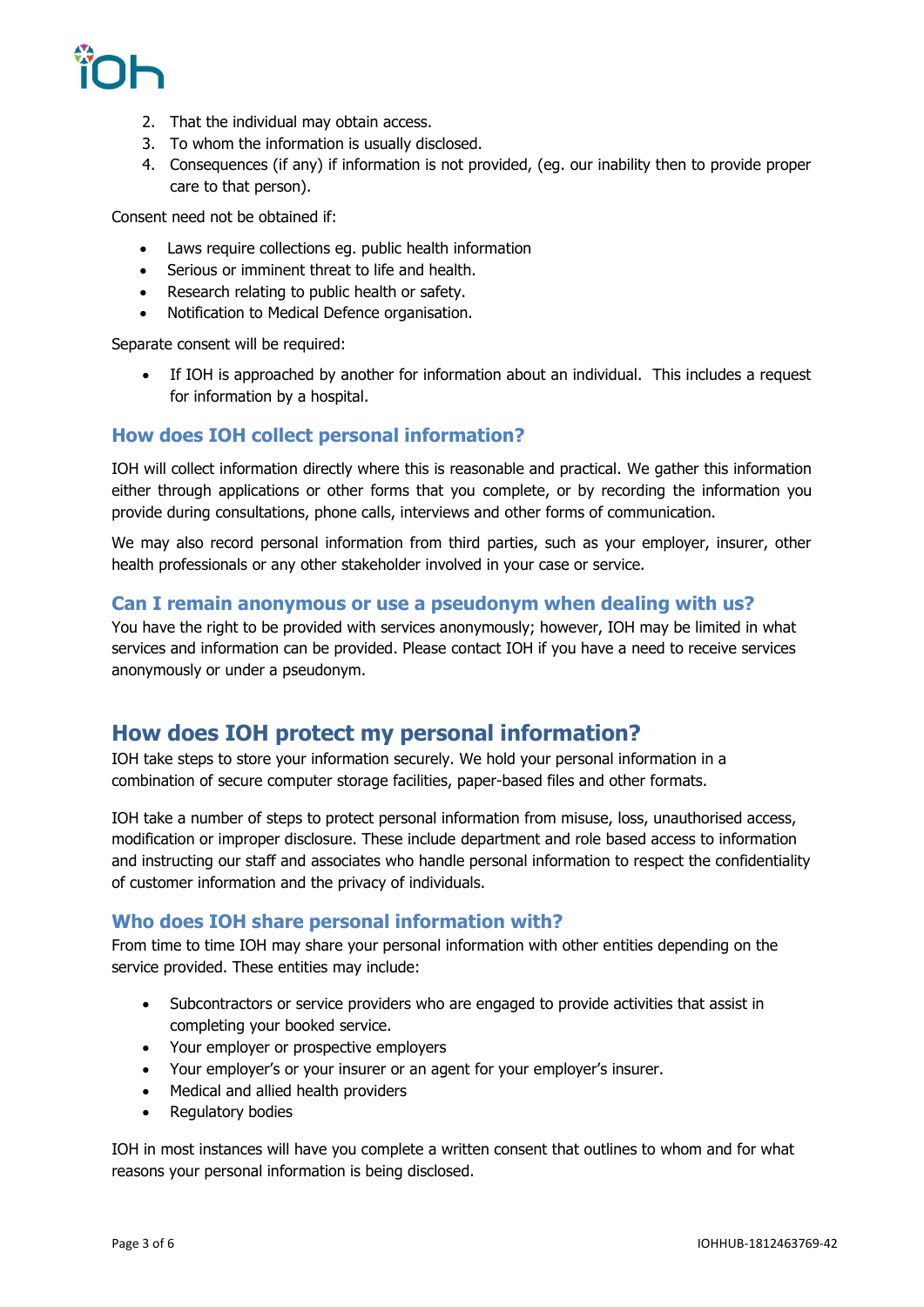

# <span id="page-3-0"></span>**Will my information be disclosed to international recipients?**

IOH only operates in Australia and does not disclose information to any international recipients.

# <span id="page-3-1"></span>**How is my information updated?**

IOH makes every effort to maintain accurate information. IOH will check your information each time you are provided with a new service. If you believe incorrect information is maintained by IOH, please contact us to have this corrected.

Corrections to health records are separately written, dated and signed. The original information marked as updated and not deleted.

## <span id="page-3-2"></span>**How long will my information be kept?**

IOH may be legally required to maintain some of your records for a significant period of time; however, once we believe information is no longer needed we may remove any identifying details or destroy the records entirely.

# <span id="page-3-3"></span>**How can I contact IOH about privacy?**

You can contact us to:

- seek more information about anything contained in this policy, or to request a copy of this policy in a different format
- update or correct your personal information
- opt out of receiving direct marketing material
- ask about accessing or correcting the personal information we hold about you; or make a privacy related complaint.

Contact IOH by:

- By telephone: **1800 811 169**
- By email: [ioh@ioh.net](mailto:ioh@ioh.net)
- In writing: PO Box 1131, Wollongong NSW 2500.

## <span id="page-3-4"></span>**How can I gain access to my personal information?**

IOH will give individuals access to information it holds concerning the individual as long as there is not a valid exemption under the privacy legislation. If the information is a copy of information that is the property of another organisation IOH may direct you to access the information from them directly.

If access is granted it may be provided in a number of ways:

- 1. During a consultation.
- 2. Inspection of a record.
- 3. By provision of a copy of the record.

# Where possible the professional should discuss the contents of the record with the individual.

Requests for copy of record:

- 1. Original documents are never provided;
- 2. Request must be in writing;
- 3. Identity of the requestor must be confirmed;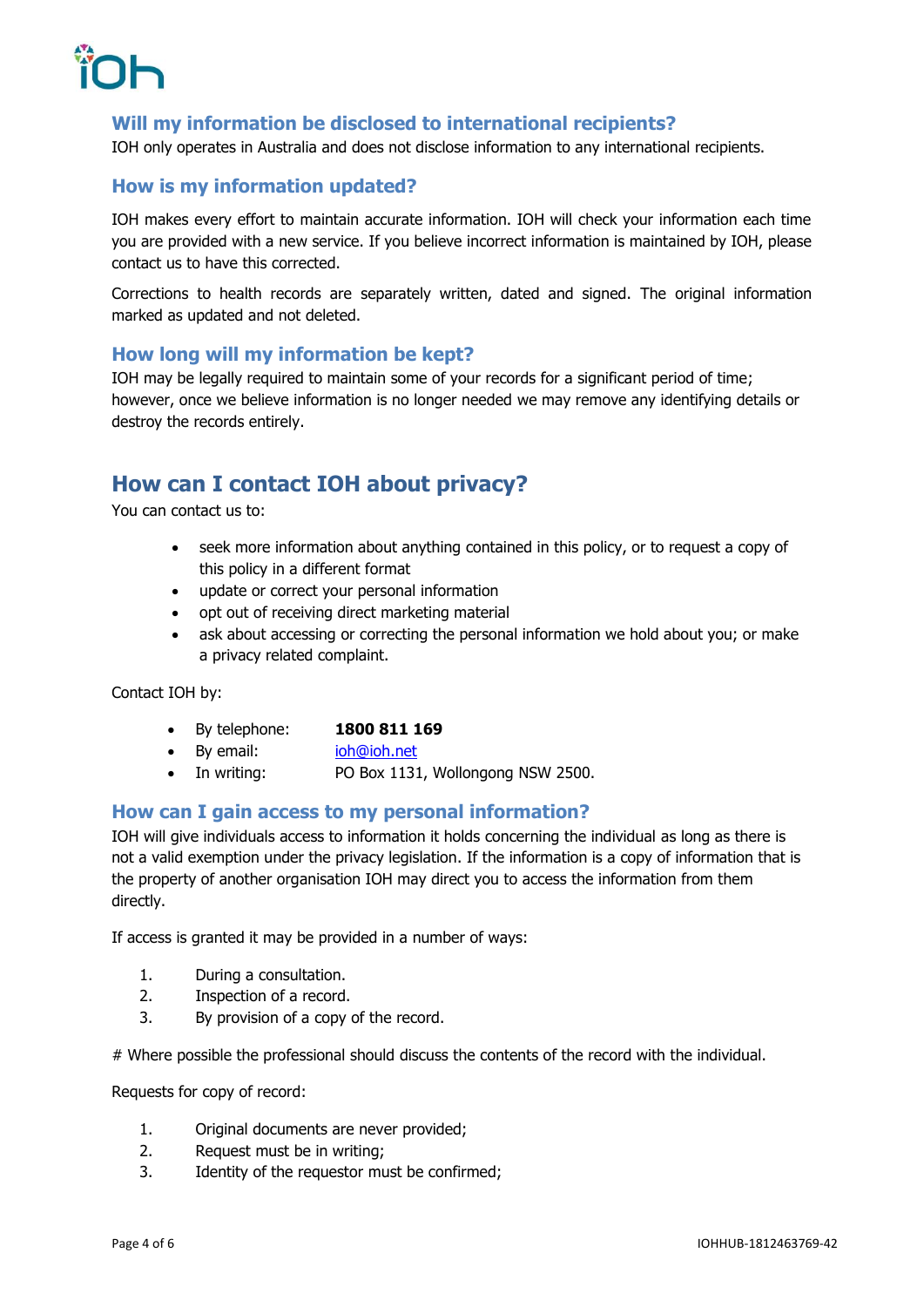

- 4. The request will be acknowledged in writing;
- 5. Total time will not exceed 30 days;
- 6. Fees may be charged. A fee to the individual will be charged where a consultation is provided for the exclusive purpose of providing health information.

Information may be withheld in certain circumstances, including, but not limited to:

- 1. Patients involved in any form of legal claim (or commencing proceedings).
- 2. Where provision of the information will be detrimental to the individual.
- 3. Where intermediaries are used to access the information.
- 4. Where access to the information may impact on privacy of others.
- 5. Giving access would be unlawful. Legal requirements exist under the Workers Compensation legislation that may prevent IOH from granting access to records.

# <span id="page-4-0"></span>**How do I raise privacy concerns?**

To raise privacy concerns, please contact IOH via the channels listed at the start of this section. Your concern will be referred to the relevant manager for response.

IOH take privacy-related complaints very seriously and will contact you promptly to let you know what actions we are taking regarding the matter.

## <span id="page-4-1"></span>**How can I escalate my concerns?**

If you feel your complaint has not been satisfactorily addressed in the first instance, or that it is taking too long to resolve, you can escalate your concerns to be escalated to the IOH Privacy Officer. Contact details are as follows:

• By email - [PrivacyOfficer@IOH.net](mailto:PrivacyOfficer@IOH.net)

If you still have concerns further assistance may be available from:

The Office of the Australian Information Commissioner

- Phone: 1300 363 992
- Website: [www.oaic.gov.au](http://www.oaic.gov.au/)
- Email: [enquiries@oaic.gov.au](mailto:enquiries@oaic.gov.au)

# <span id="page-4-2"></span>**What about website privacy?**

## **Cookies**

Cookies are small files of data stored on your computer that tell our website your past use of our site. This assists us provide you with a more relevant and effective experience. You may choose to block cookies from your browser, but some parts of the IOH websites may not function correctly.

## **Links to third party sites**

IOH websites have links to external third party websites that may benefit you. Third party websites are no covered by this policy and should contain their own privacy statements.

## **Website Analytics**

Website analytics tracks traffic patterns to and from the IOH websites, anonymously surveying users' movements around the sites. The information is non-personal and aggregated. You cannot be identified from this information.